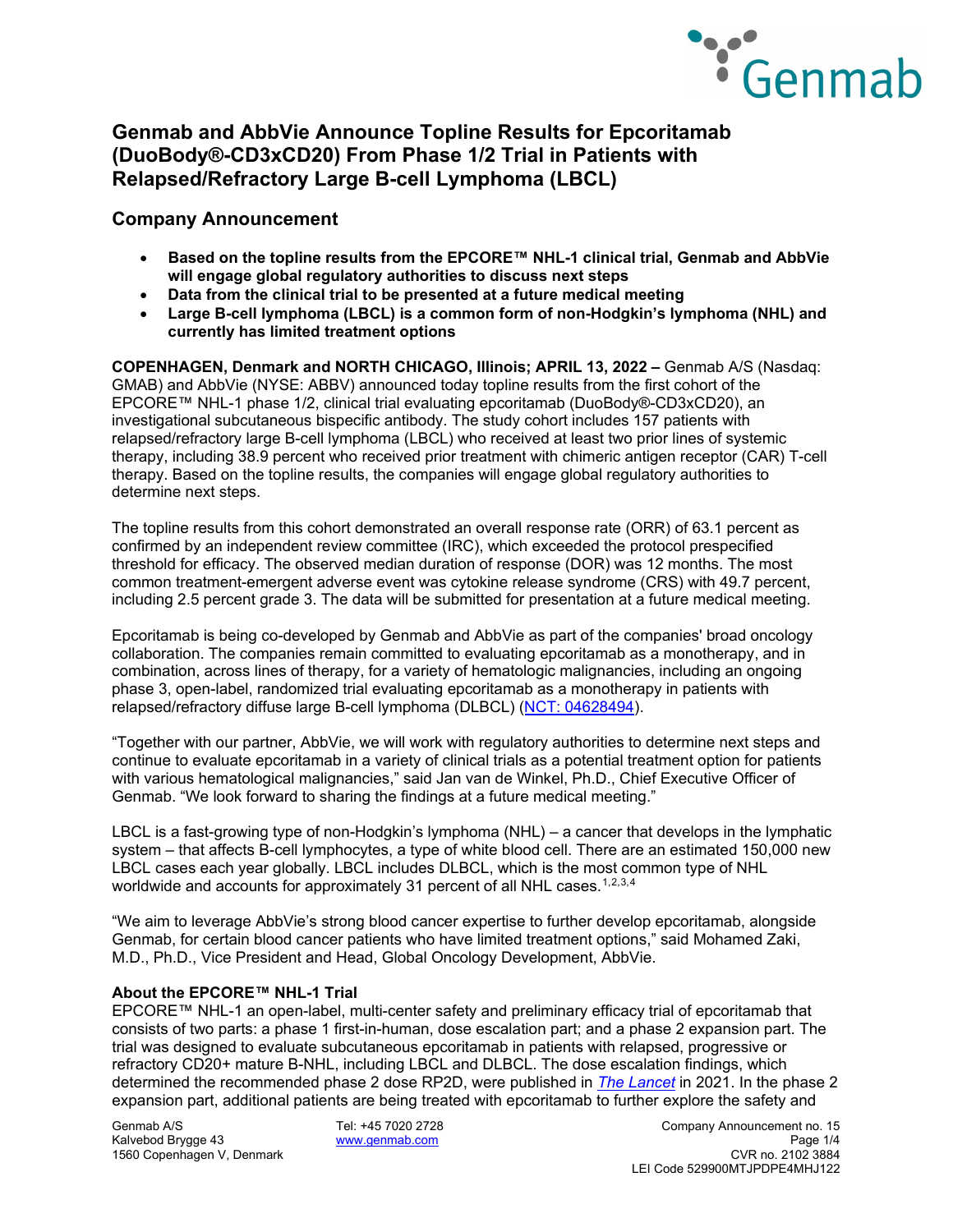

efficacy of epcoritamab in three cohorts of patients with different types of relapsed/refractory B-NHLs who had limited therapeutic options.

The primary endpoint of the expansion part was ORR as assessed by an IRC. Secondary efficacy endpoints included DOR, complete response rate, duration of complete response, progression-free survival, and time to response as determined by the Lugano criteria. Overall survival, time to next therapy, and rate of minimal residual disease negativity were evaluated as secondary efficacy endpoints.

#### **About Epcoritamab**

Epcoritamab is an investigational IgG1-bispecific antibody created using Genmab's proprietary DuoBody technology. Genmab's DuoBody-CD3 technology is designed to direct cytotoxic T cells selectively to tumors to elicit an immune response towards malignant cells. Epcoritamab is designed to simultaneously bind to CD3 on T cells and CD20 on B-cells and induces T cell mediated killing of lymphoma B cells.[5](#page-3-4) CD20 is a clinically validated therapeutic target, and is expressed on many B-cell malignancies, including diffuse large B-cell lymphoma, follicular lymphoma, mantle cell lymphoma and chronic lymphocytic leukemia. $6,7$  $6,7$  Epcoritamab is being co-developed by Genmab and AbbVie as part of the companies' broad oncology collaboration.

### **About Genmab**

Genmab is an international biotechnology company with a core purpose to improve the lives of people with cancer. For more than 20 years, Genmab's vision to transform cancer treatment has driven its passionate, innovative and collaborative teams to invent next-generation antibody technology platforms and leverage translational research and data sciences, fueling multiple differentiated cancer treatments that make an impact on people's lives. To develop and deliver novel therapies to patients, Genmab has formed 20+ strategic partnerships with biotechnology and pharmaceutical companies. Genmab's proprietary pipeline includes bispecific T-cell engagers, next-generation immune checkpoint modulators, effector function enhanced antibodies and antibody-drug conjugates.

Genmab is headquartered in Copenhagen, Denmark with locations in Utrecht, the Netherlands, Princeton, New Jersey, U.S. and Tokyo, Japan. For more information, please visit [Genmab.com](https://www.globenewswire.com/Tracker?data=7J8wXG565ta4ZSVQ68n0j_8u3EAHVRJGUMAGK25NyuUts4DKfdnXFKL48KUxouGZojYcGmT9qUCRB-devL8ibg==) and follow us on [Twitter.com/Genmab.](https://www.globenewswire.com/Tracker?data=YCGZBbX4xWYkHi_ImRt-BuVzDKWk-tc3YXFvh5rCHSaQNbJ5guOOMZOAQ8kTx-FB66hYiKICaMN7Z52AkZFq6L-GWvMJARoCR4RZ0GktfrI=)

#### **About AbbVie**

AbbVie's mission is to discover and deliver innovative medicines that solve serious health issues today and address the medical challenges of tomorrow. We strive to have a remarkable impact on people's lives across several key therapeutic areas: immunology, oncology, neuroscience, eye care, virology, women's health and gastroenterology, in addition to products and services across its Allergan Aesthetics portfolio. For more information about AbbVie, please visit us at [www.abbvie.com.](https://www.abbvie.com/) Follow @abbvie on [Twitter,](https://twitter.com/abbvie?ref_src=twsrc%5Egoogle%7Ctwcamp%5Eserp%7Ctwgr%5Eauthor) [Facebook,](https://www.facebook.com/AbbVieGlobal/) [Instagram,](https://www.instagram.com/abbvie/) [YouTube](https://www.youtube.com/user/AbbVie) and [LinkedIn.](https://www.linkedin.com/company/abbvie/)

#### **Genmab Media Contact:**

Marisol Peron, Senior Vice President, Global Investor Relations & Communications T: +1 609 524 0065; E: [mmp@genmab.com](mailto:mmp@genmab.com)

### **Genmab Investor Relations:**

Andrew Carlsen, Vice President, Head of Investor Relations T: +45 3377 9558; E: [acn@genmab.com](mailto:acn@genmab.com)

**AbbVie Media Contact:** U.S. Media

1560 Copenhagen V, Denmark

Genmab A/S Tel: +45 7020 2728 Company Announcement no. 15 Kalvebod Brygge 43 **[www.genmab.com](http://www.genmab.com/) Page 2/4** Webles to the Page 2/4 construction of the Page 2/4 construction of<br>Page 2/4 construction of the Page 2/4 construction of the Page 2/4 construction of the Page 2/4 construction LEI Code 529900MTJPDPE4MHJ122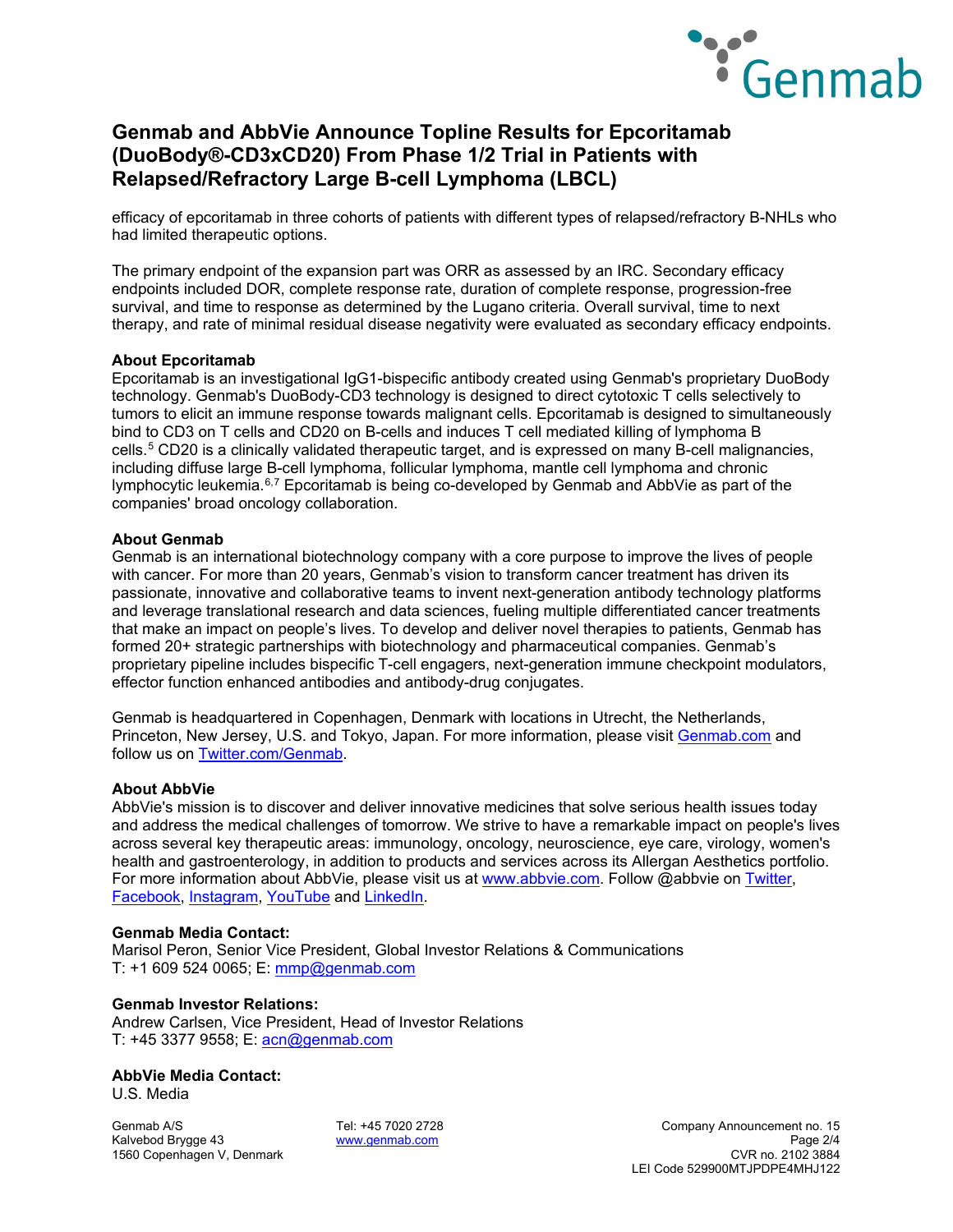

Ilke Limoncu E: [ilke.limoncu@abbvie.com](mailto:ilke.limoncu@abbvie.com)

Global Media Mabel Martinez E: [mabel.martinez@abbvie.com](mailto:mabel.martinez@abbvie.com) 

**AbbVie Investor Relations:** Liz Shea E: [liz.shea@abbvie.com](mailto:liz.shea@abbvie.com) 

### **Genmab Forward-Looking Statements**

*This Company Announcement contains forward looking statements. The words "believe", "expect", "anticipate", "intend" and "plan" and similar expressions identify forward looking statements. Actual results or performance may differ materially from any future results or performance expressed or implied by such statements. The important factors that could cause our actual results or performance to differ materially include, among others, risks associated with pre-clinical and clinical development of products, uncertainties related to the outcome and conduct of clinical trials including unforeseen safety issues, uncertainties related to product manufacturing, the lack of market acceptance of our products, our inability to manage growth, the competitive environment in relation to our business area and markets, our inability to attract and retain suitably qualified personnel, the unenforceability or lack of protection of our patents and proprietary rights, our relationships with affiliated entities, changes and developments in technology which may render our products or technologies obsolete, and other factors. For a further discussion of these risks, please refer to the risk management sections in Genmab's most recent financial reports, which are available on [www.genmab.com](https://www.globenewswire.com/Tracker?data=DnYHK7vjAqLHjznYdzcLqjwouAHH8rW8nh2fXLhbGIyRNH0wKehg3nYvgLzLMYlX51yMSrcUAsSIemb9yE65eQ==) and the risk factors included in Genmab's most recent Annual Report on Form 20-F and other filings with the U.S. Securities and Exchange Commission (SEC), which are available at [www.sec.gov.](https://www.globenewswire.com/Tracker?data=DnYHK7vjAqLHjznYdzcLqlb8XTtui1KDt8kqFnPnFicCjdkh8vKH3WNWb-xeFZfZ1q6fMkos1b9-udh0N5c2M_49-Cqyav6YYNzV9UiE1zE=) Genmab does not undertake any obligation to update or revise forward looking statements in this Company Announcement nor to confirm such statements to reflect subsequent events or circumstances after the date made or in relation to actual results, unless required by law.*

*Genmab A/S and/or its subsidiaries own the following trademarks: Genmab®; the Y-shaped Genmab logo®; Genmab in combination with the Y-shaped Genmab logo®; HuMax®; DuoBody®; DuoBody in combination with the DuoBody logo®; HexaBody®; HexaBody in combination with the HexaBody logo®; DuoHexaBody® and HexElect®.* 

### **AbbVie Forward-Looking Statements**

*Some statements in this news release are, or may be considered, forward-looking statements for purposes of the Private Securities Litigation Reform Act of 1995. The words "believe," "expect," "anticipate," "project" and similar expressions, among others, generally identify forward-looking statements. AbbVie cautions that these forward-looking statements are subject to risks and uncertainties that may cause actual results to differ materially from those indicated in the forward-looking statements. Such risks and uncertainties include, but are not limited to, failure to realize the expected benefits from AbbVie's acquisition of Allergan plc ("Allergan"), failure to promptly and effectively integrate Allergan's businesses, competition from other products, challenges to intellectual property, difficulties inherent in the research and development process, adverse litigation or government action, changes to laws and regulations applicable to our industry and the impact of public health outbreaks, epidemics or pandemics, such as COVID-19. Additional information about the economic, competitive, governmental, technological and other factors that may affect AbbVie's operations is set forth in Item 1A, "Risk Factors," of AbbVie's 2021 Annual Report on Form 10-K, which has been filed with the Securities and Exchange Commission, as updated by its subsequent Quarterly Reports on Form 10-Q. AbbVie undertakes no obligation to* 

1560 Copenhagen V, Denmark

Genmab A/S Tel: +45 7020 2728 Cenmab A/S<br>Kalvebod Brygge 43 Company Announcement no. 15 Kalvebod Brygge 43 **[www.genmab.com](http://www.genmab.com/) Page 3/4** Page 3/4<br>1560 Copenhagen V. Denmark **www.genmab.com** Page 3/4 Page 3/4 Page 3/4 Page 3/4 Page 3/4 LEI Code 529900MTJPDPE4MHJ122